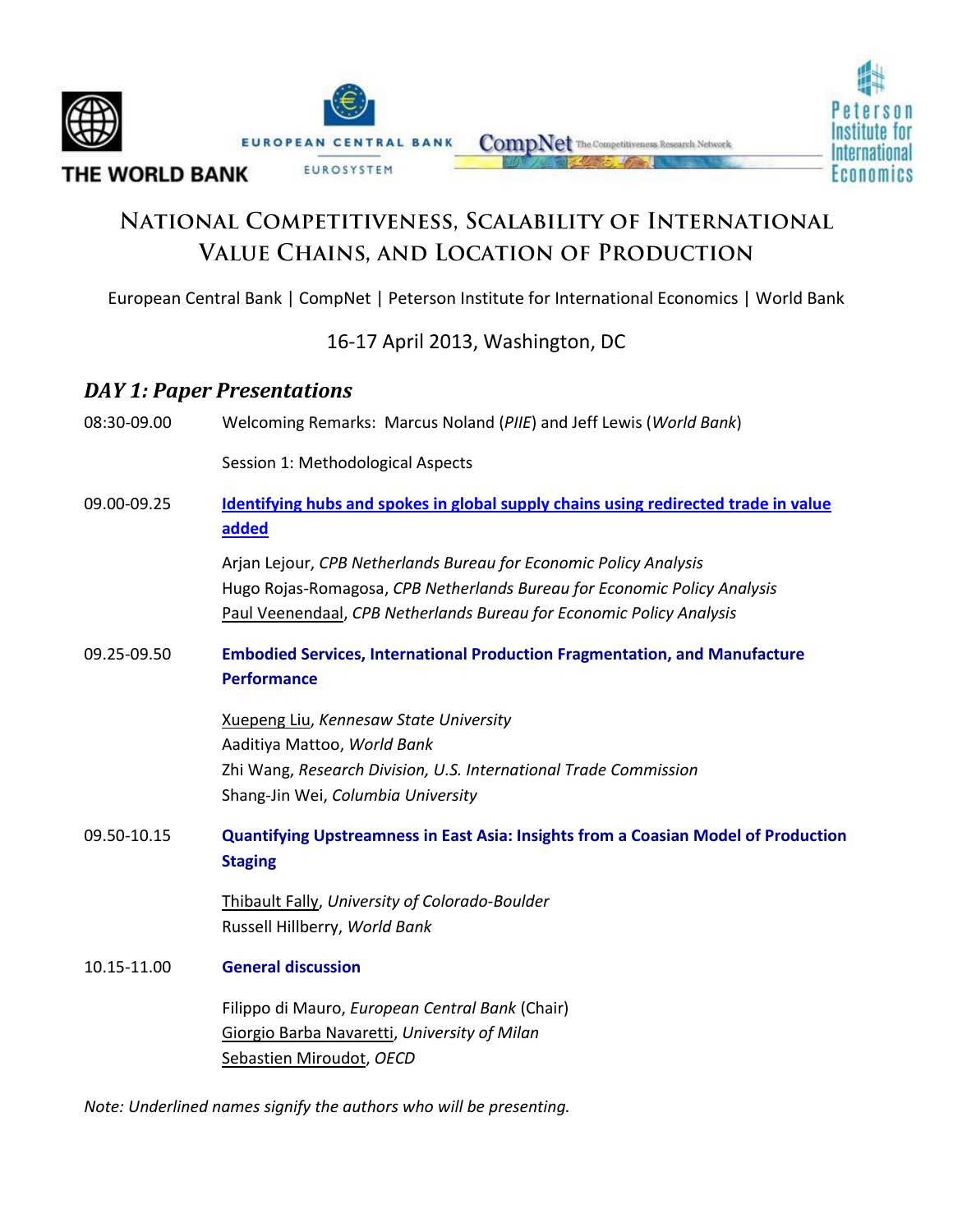



THE WORLD BANK

11.00-11.20 Coffee break

Session 2: Regional Applications

EUROPEAN CENTRAL BANK

EUROSYSTEM

#### 11.20-11.45 **[Global Value Chains: A View from the Euro Area](http://siteresources.worldbank.org/INTRANETTRADE/Resources/Internal-Training/287823-1349811450552/Global_Value_Chains_a_view_from_the_euro_area.pdf)**

João Amador, *Bank of Portugal* and *CompNet* Rita Cappariello, *Banca d'Italia* Robert Stehrer, *The Vienna Institute for International Economic Studies*

11.45-12.10 **[The Surprising Implications of Lenient Rules of Origin](http://siteresources.worldbank.org/INTRANETTRADE/Resources/Internal-Training/287823-1349811450552/EdwardsLawrenceAfricaPaper.pdf)**

Lawrence Edwards, *University of Cape Town* Robert Lawrence, *Harvard University* and *PIIE* 

12.10-13.00 **General discussion**

Filippo di Mauro, *European Central Bank* (Chair) Caroline Freund, *World Bank*

## *13.00-14.00 Lunch*

Session 3: Financial and property rights aspects

14.00-14.25 **[Firms and Credit Constraints along the Value-Added Chain: Processing Trade in China](http://www.stanford.edu/~manova/TR.pdf)**

Kalina Manova, *Stanford University* Zhihong Yu, *University of Nottingham*

14.25-14.50 **[The Role of Intellectual Property in Value-Added Trade in Global Value Chains](http://siteresources.worldbank.org/INTRANETTRADE/Resources/Internal-Training/287823-1349811450552/The_Role_of_Intellectual_Property_in_Value-Added_Trade_in_Global_Value_Chains.pdf)**

Travis J. Lybbert, *University of California, Davis* Rivka Shenhav, *University of California, Davis* Nikolas J. Zolas, *Center for Economic Studies, United States Census Bureau*

14.50-15.30 **General discussion**

Bernard Hoekman, *European University Institute* (Chair) Paola Conconi, *Universite Libre de Bruxelles (ECARES)* and *CEPR*

15.30-15.50 Coffee Break

*Note: Underlined names signify the authors who will be presenting.*